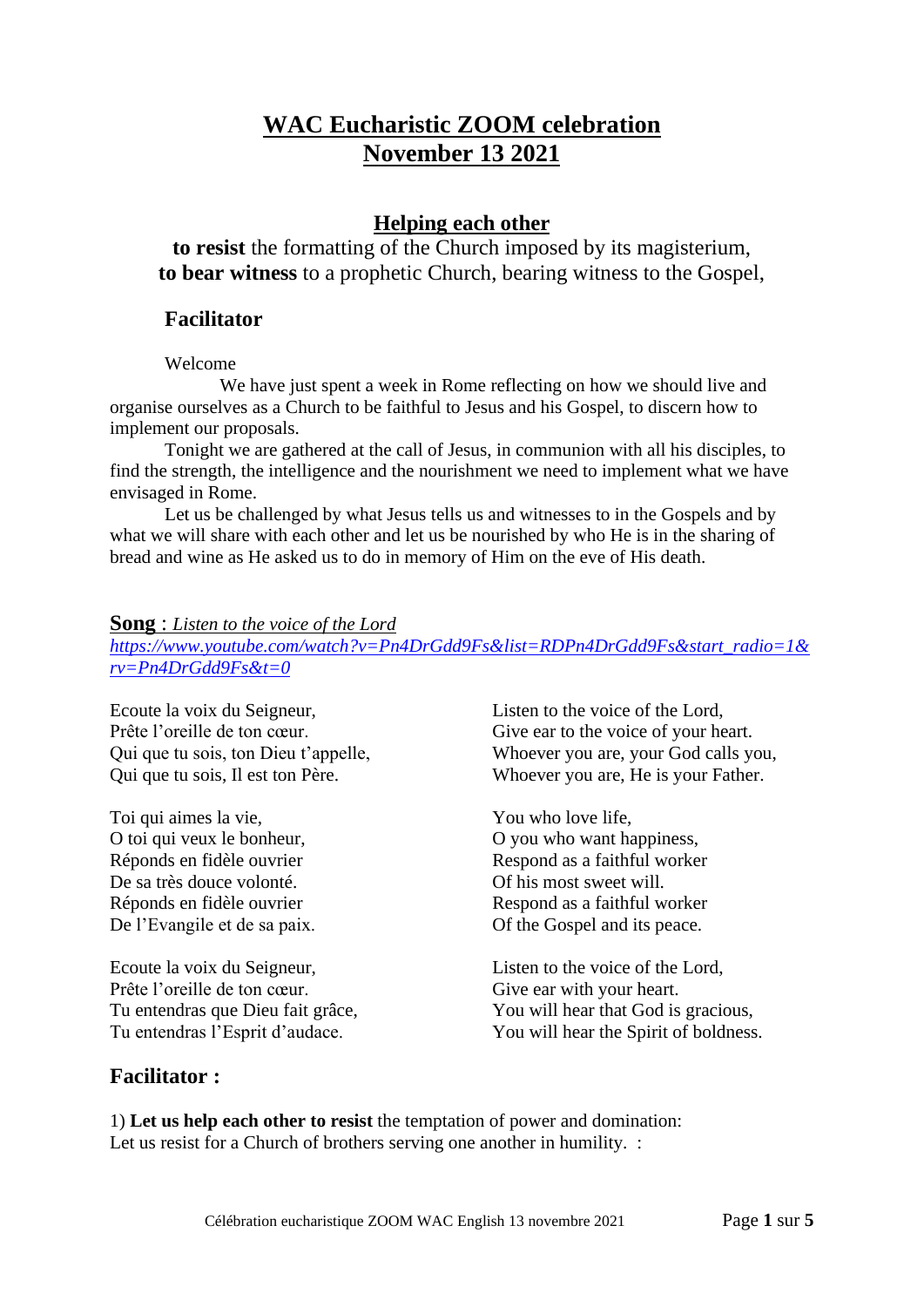**L1** Mt, 23 ; 8- 12 *"But you are not to be called 'Rabbi,' for you have one Teacher, and you are all brothers. <sup>9</sup> And do not call anyone on earth 'father,' for you have one Father, and he is in heaven. <sup>10</sup> Nor are you to be called instructors, for you have one Instructor, the Messiah. <sup>11</sup> The greatest among you will be your servant. <sup>12</sup> For those who exalt themselves will be humbled, and those who humble themselves will be exalted*.

## **Facilitator :**

**2) Let us help each other to resist** a church that condemns without listening: Let us resist for a church of dialogue and forgiveness:

**L2** Mt 18,15-17 "*If your brother or sister[\[a\]](https://www.biblegateway.com/passage/?search=Matthew+18%3A15-17&version=NIV#fen-NIV-23743a) sins,[\[b\]](https://www.biblegateway.com/passage/?search=Matthew+18%3A15-17&version=NIV#fen-NIV-23743b) go and point out their fault, just between the two of you. If they listen to you, you have won them over. <sup>16</sup> But if they will not listen, take one or two others along, so that 'every matter may be established by the testimony of two or three witnesses.'[\[c\]](https://www.biblegateway.com/passage/?search=Matthew+18%3A15-17&version=NIV#fen-NIV-23744c) <sup>17</sup> If they still refuse to listen, tell it to the church; and if they refuse to listen even to the church, treat them as you would a pagan or a tax collector"* Col 3,12-13 *« Therefore, as God's chosen people, holy and dearly loved, clothe yourselves with compassion, kindness, humility, gentleness and patience. <sup>13</sup> Bear with each other and forgive one another if any of you has a grievance against someone. Forgive as the Lord forgave you. »*

# **Facilitator**

**3) Let us help each other to resist** the temptation to believe that we are the only witnesses of Jesus: Let us resist for a Church open to all those who witness to Jesus, even off the beaten track:

**L3** Mc 9, 38-40 "*Teacher," said John, "we saw someone driving out demons in your name and we told him to stop, because he was not one of us." "Do not stop him," Jesus said. "For no one who does a miracle in my name can in the next moment say anything bad about me, for whoever is not against us is for us".*

### **Facilitator**:

4) **Let us help each other to resist** discrimination. Let us resist for a Church that does not discriminate, in which every baptized man and woman has the same dignity and the same access to services and responsibilities, without special privileges, whatever his or her sex, skin colour or situation in society, because all are brothers and sisters, brothers and sisters of Christ and sons of God.

**L4** Ga 3, 23-28 *Before the coming of this faith,[\[j\]](https://www.biblegateway.com/passage/?search=Galatians+3&version=NIV#fen-NIV-29126j) we were held in custody under the law, locked up until the faith that was to come would be revealed. <sup>24</sup> So the law was our guardian until Christ came that we might be justified by faith. <sup>25</sup>Now that this faith has come, we are no longer under a guardian. So in Christ Jesus you are all children of God through faith, <sup>27</sup> for all of you who were baptized into Christ have clothed yourselves with Christ. <sup>28</sup> There is neither Jew nor Gentile, neither slave nor free, nor is there male and female, for you are all one in Christ Jesus".*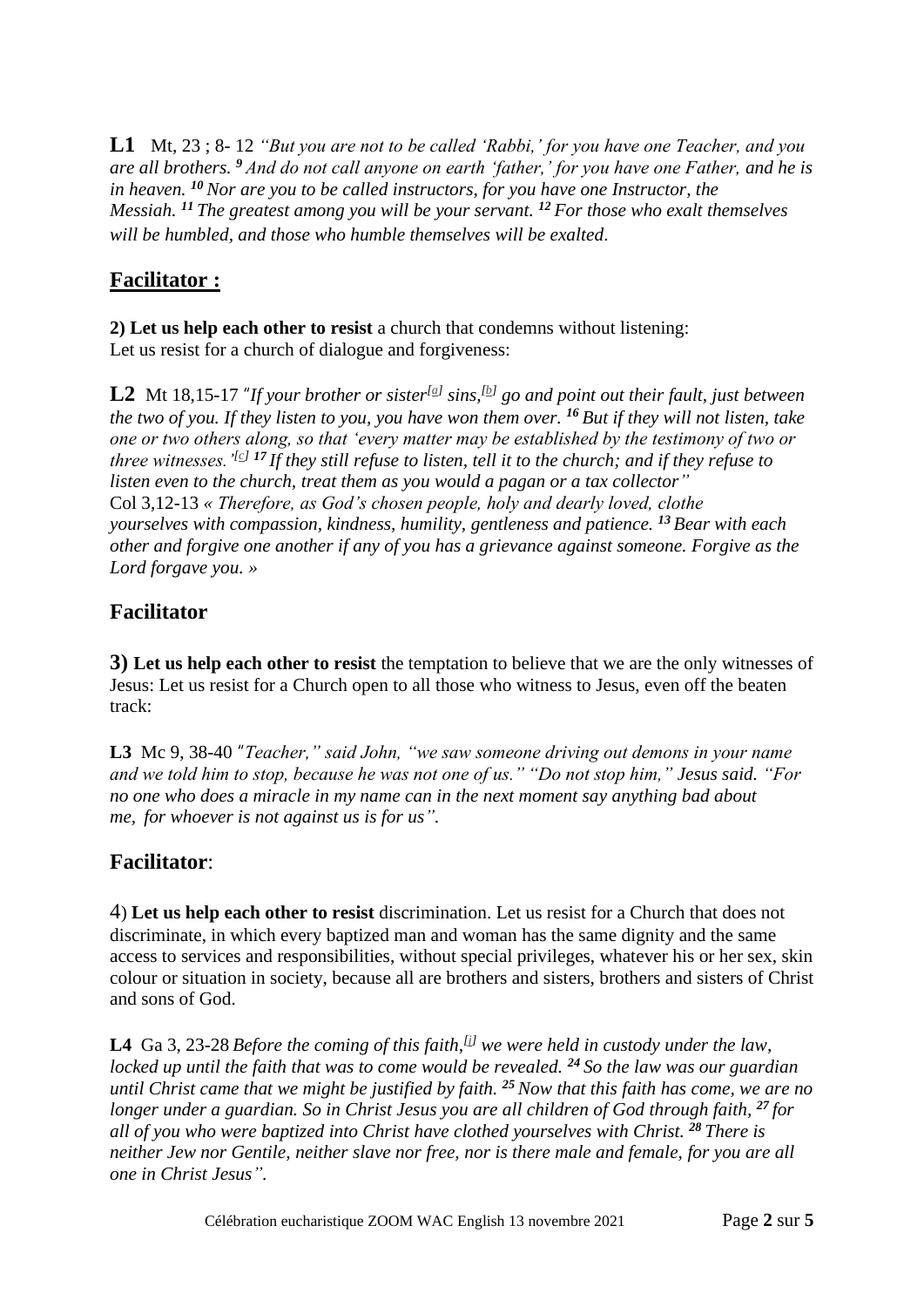### **Facilitator** :

5) **Let us help each other to resist** being locked into a law or tradition not enlivened by the Spirit and the lack of trust in the Spirit of Jesus who sets us free.

**Let us resist** for a Church that listens to the Holy Spirit in each of its members and that, holding on to the spirit of its tradition or law and not to their wording, is a sign of the kingdom for the 21st century.

**L5** Mat 15,1-9 "*Then some Pharisees and teachers of the law came to Jesus from Jerusalem and asked, "Why do your disciples break the tradition of the elders? They don't wash their hands before they eat!" Jesus replied, "And why do you break the command of God for the sake of your tradition? <sup>4</sup> For God said, 'Honor your father and mother'[\[a\]](https://www.biblegateway.com/passage/?search=Matthew%2015&version=NIV#fen-NIV-23638a) and 'Anyone who curses their father or mother is to be put to death.'[\[b\]](https://www.biblegateway.com/passage/?search=Matthew%2015&version=NIV#fen-NIV-23638b) <sup>5</sup> But you say that if anyone declares that what might have been used to help their father or mother is 'devoted to God,' <sup>6</sup> they are not to 'honor their father or mother' with it. Thus you nullify the word of God for the sake of your tradition. <sup>7</sup> You hypocrites! Isaiah was right when he prophesied about you: "'These people honor me with their lips, but their hearts are far from me. They worship me in vain; their teachings are merely human rules."*

**L6** Jn 14, 16-17 et 16, 13-14 Jesus said to his disciples:" *And I will ask the Father, and he will give you another advocate to help you and be with you forever— the Spirit of truth. The world cannot accept him, because it neither sees him nor knows him. But you know him, for he lives with you and will be[\[c\]](https://www.biblegateway.com/passage/?search=Jn+14+&version=NIV#fen-NIV-26686c) in you…. But when he, the Spirit of truth, comes, he will guide you into all the truth. He will not speak on his own; he will speak only what he hears, …".*

**L7** Ro 8, 14-15 et Ga 5,1, 4-6 ; "*For those who are led by the Spirit of God are the children of God. <sup>15</sup> The Spirit you received does not make you slaves, so that you live in fear again; rather, the Spirit you received brought about your adoption to sonship.[\[f\]](https://www.biblegateway.com/passage/?search=Romans+8&version=NIV#fen-NIV-28132f) And by him we cry, "Abba,[\[g\]](https://www.biblegateway.com/passage/?search=Romans+8&version=NIV#fen-NIV-28132g) Father." … It is for freedom that Christ has set us free. Stand firm, then, and do not let yourselves be burdened again by a yoke of slavery… You who are trying to be justified by the law have been alienated from Christ; you have fallen away from grace. <sup>5</sup> For through the Spirit we eagerly await by faith the righteousness for which we hope. <sup>6</sup> For in Christ Jesus neither circumcision nor uncircumcision has any value. The only thing that counts is faith expressing itself through love"*

**6) Let us help each other to bear witness to the presence of the Kingdom:** Must we starve to death to respect a dogma<sup>1</sup>?

*L8 Mark 2, 23-28 :" One Sabbath Jesus was going through the grainfields, and as his disciples walked along, they began to pick some heads of grain. The Pharisees said to him, "Look, why are they doing what is unlawful on the Sabbath?" He answered "Have you never read what David did when he and his companions were hungry and in need? In the days of Abiathar the high priest, he entered the house of God and ate the consecrated bread, which is lawful only for priests to eat. And he also gave some to his companions."Then he said to them, "The Sabbath was made for man, not man for the Sabbath. So the Son of Man is Lord even of the Sabbath."*

<sup>&</sup>lt;sup>1</sup> Title of an article by theologian Herbert Haag published in the Basler Zeitung (04.01.2000) and reprinted by Chrétiens d'aujourd'hui : [http://chretiens.daujourdhui.pagesperso-orange.fr/mourir\\_de\\_faim\\_419.htm](http://chretiens.daujourdhui.pagesperso-orange.fr/mourir_de_faim_419.htm)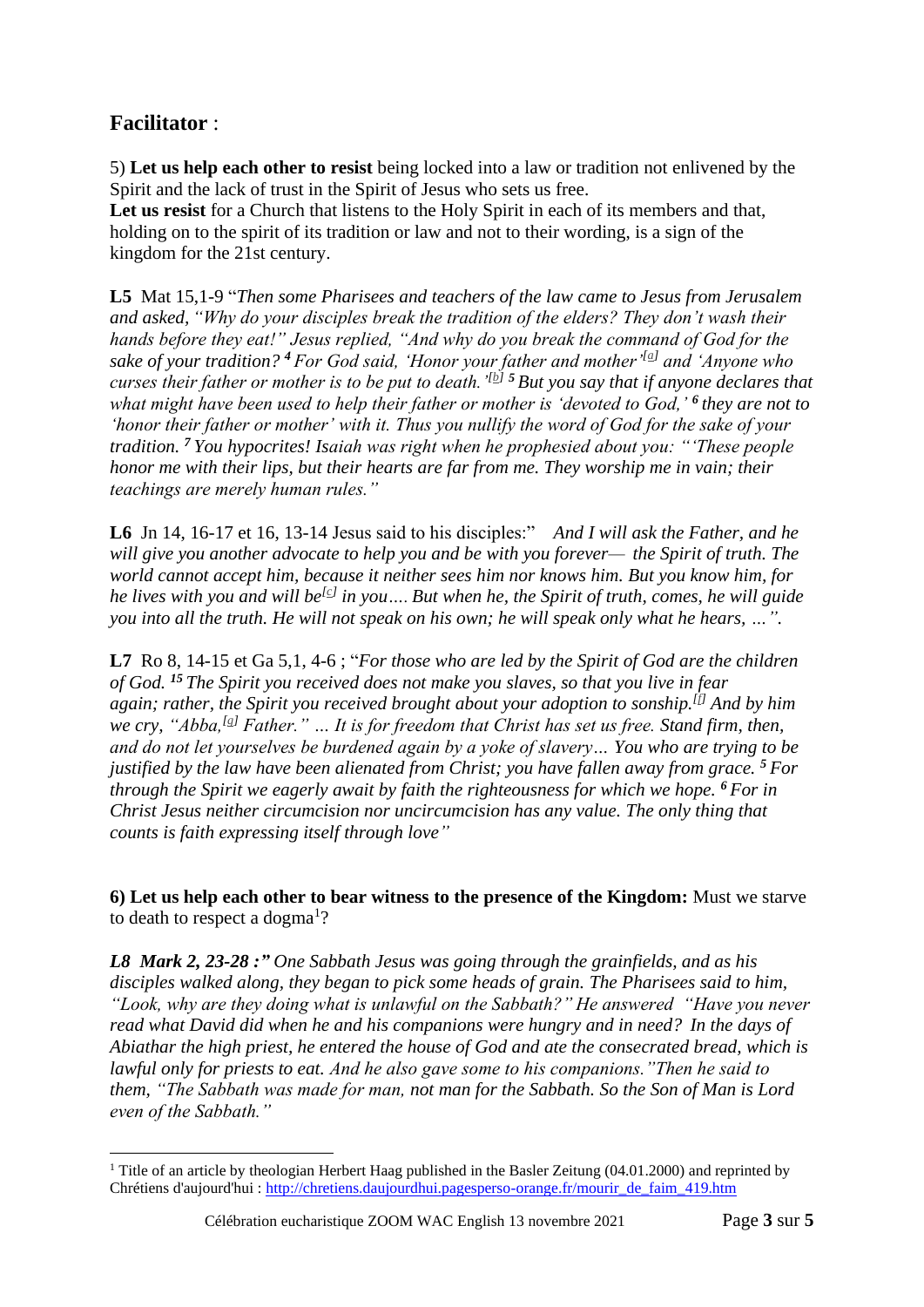**Facilitator** : Let us not be intimidated, and share what we perceive of Jesus' calls.

*L9 Mat 5 1-2 and 13-16 : Now when Jesus saw the crowds, he went up on a mountainside and sat down. His disciples came to him, and he began to teach them….. "You are the salt of the earth. But if the salt loses its saltiness, how can it be made salty again? It is no longer good for anything, except to be thrown out and trampled underfoot. "You are the light of the world. A town built on a hill cannot be hidden. Neither do people light a lamp and put it under a bowl. Instead they put it on its stand, and it gives light to everyone in the house. <sup>16</sup> In the same way, let your light shine before others, that they may see your good deeds and glorify your Father in heaven"*

**Facilitator** : You are invited to comment and react to these Challenges from Jesus

### **Eucharistic prayer**

#### **Song** Veni sancte spiritus <https://www.youtube.com/watch?v=SN-HuNflcl4>

| Come Holy Spirit, from Heaven shine forth | Viens Esprit Saint, du Ciel, brille de ta   |
|-------------------------------------------|---------------------------------------------|
| with your glorious light,                 | glorieuse lumière,                          |
| Come from the four winds, Holy Spirit,    | Viens des quatre vents, Esprit Saint,       |
| Come breath of God; disperse the shadows  | viens souffle de Dieu ; disperse les ombres |
| over us.                                  | sur nous.                                   |
| Renew and strengthen your people.         | Renouvelle et fortifie ton peuple.          |
| Veni Sancte Spiritus                      | Veni Sancte Spiritus                        |

**Facilitator :** As Jesus asked of us, and as He did on the eve of His death, we will share the bread and wine. Nourished, then, by what He is and by His Spirit, we will be able to help each other to "resist" and to be witnesses to the presence of the Kingdom among us, despite our faults and shortcomings and despite the faults and shortcomings of His Church.

**L10** Our Father and Mother, we ask you to forgive us our shortcomings and lack of resistance which make us co-responsible for the defects and shortcomings of your Church which, like every human institution, has all the defects of the men of this time. Make us receptive to your Spirit so that each one of us, like your Church, may be more inspired in his or her words and actions by the Gospel and the message of humanity that your Son revealed, and remember that "the law is made for man" and that the message of your Son is one.

We also ask you to enlighten us with your Spirit to help us resist and to raise resistance as we have discussed.

### **Facilitator** *Everyone is invited to propose a prayer intention*

**L11** Father, Son and Spirit, we believe in you. Present in our midst, you give us life. Father, you are the foundation of our communities, raised up by Jesus your son, our brother, and led by the Spirit of truth.

Invoking your Spirit, we remember your son, who, at the height of his three years of preaching, put all the meaning of his life and translated the significance of his death into a gesture in which he is entirely present: